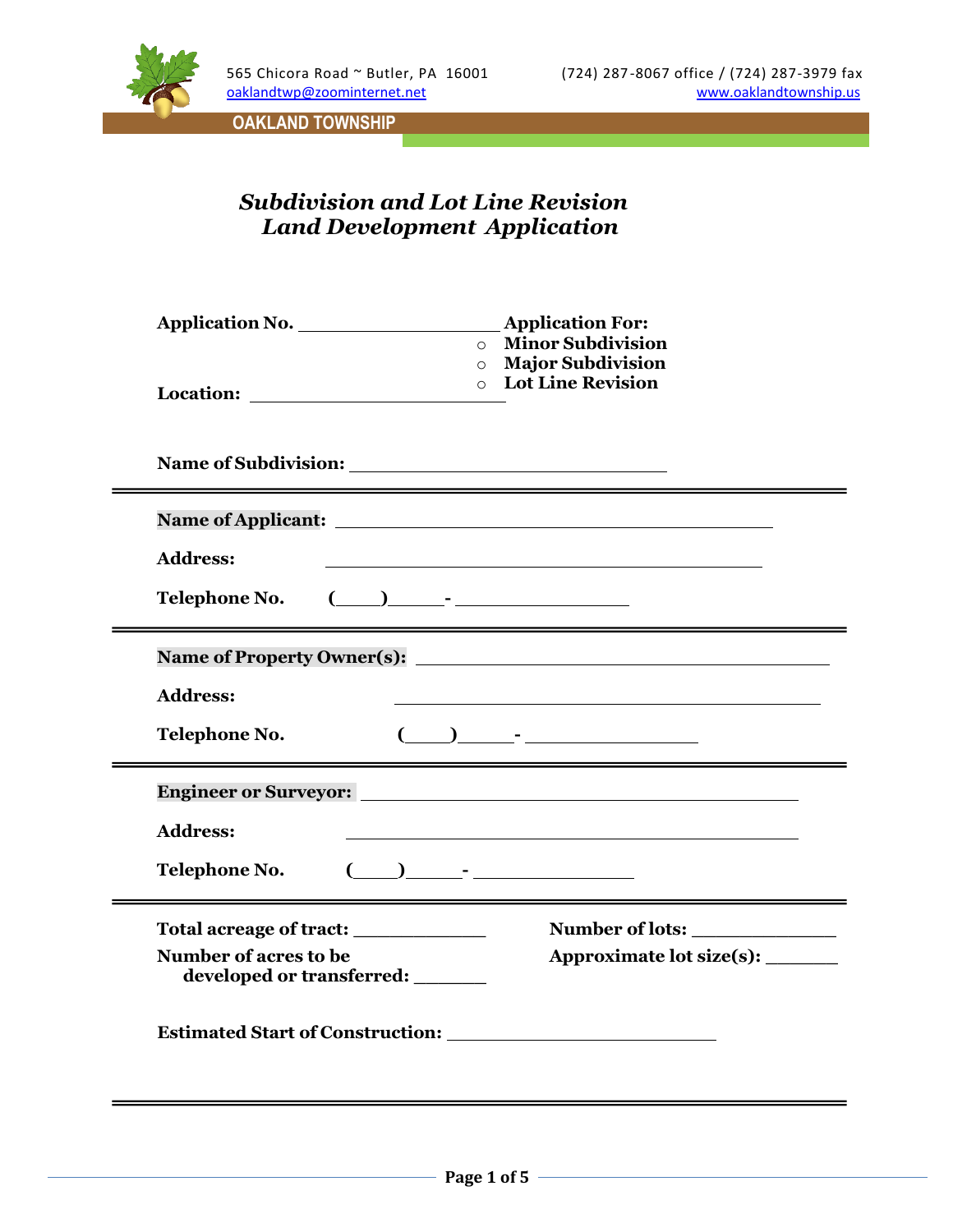| <b>Water Supply:</b>            | Well                                                                             |                                                                      |  |  |  |  |  |
|---------------------------------|----------------------------------------------------------------------------------|----------------------------------------------------------------------|--|--|--|--|--|
| Sewage Disposal: _______ On-lot |                                                                                  | Public                                                               |  |  |  |  |  |
| <b>Applications/Reviewing</b>   |                                                                                  |                                                                      |  |  |  |  |  |
|                                 | <b>Agencies:</b>                                                                 | Date:                                                                |  |  |  |  |  |
|                                 | <b>Sewage Testing</b>                                                            |                                                                      |  |  |  |  |  |
|                                 | <b>DEP Planning Module</b><br><u> 1989 - Johann Barbara, martxa alemani</u> ar a |                                                                      |  |  |  |  |  |
|                                 | Butler Co. Planning Comm.                                                        |                                                                      |  |  |  |  |  |
|                                 | Butler Co. Conservation Dist.                                                    |                                                                      |  |  |  |  |  |
|                                 |                                                                                  |                                                                      |  |  |  |  |  |
| <b>Certification:</b>           |                                                                                  |                                                                      |  |  |  |  |  |
|                                 |                                                                                  | I certify that the information contained herein is true and correct. |  |  |  |  |  |
| <b>Name</b>                     |                                                                                  | <b>Signature</b>                                                     |  |  |  |  |  |
|                                 |                                                                                  | <b>Date</b>                                                          |  |  |  |  |  |
| <b>Application Fees:</b>        |                                                                                  |                                                                      |  |  |  |  |  |

Application fees are payable at the time of application. Please refer to the Oakland Twp fee schedule at [www. O](http://www/)aklandtownship.us or by contacting the office at 724-287-8067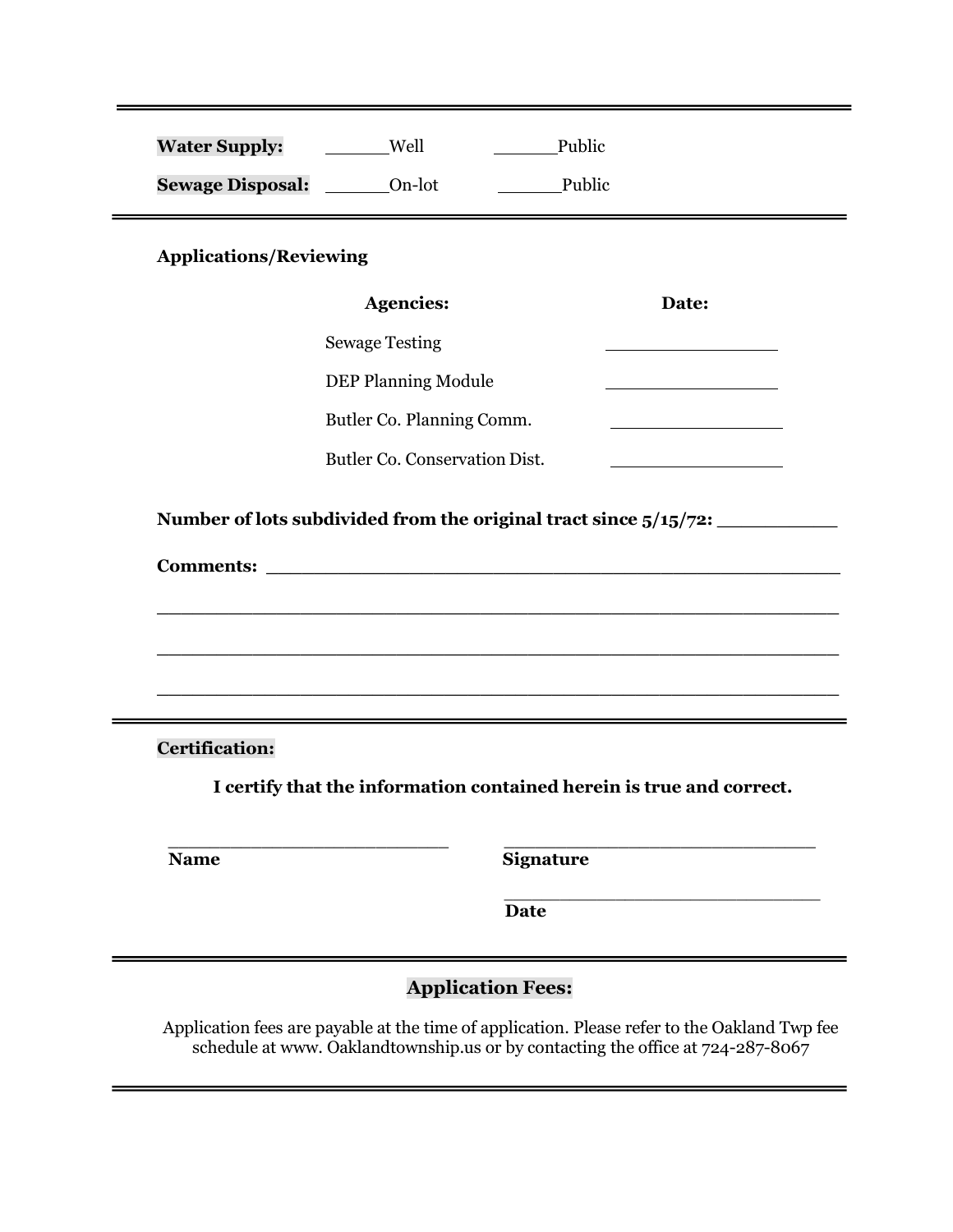

|  |  | OAKLAND TOWNSHIP PLANNING COMMISSION CERTIFICATION |
|--|--|----------------------------------------------------|

*The Oakland Twp Planning Commission certifies that application wasmade this day of*

*, 20 . By a majority vote, this plan has been:* 

*Approved without condition.*

*Rejected for the following reason.*

*Deemed incomplete for the following reason:*

*Planning Commission*

*Secretary Chairman*

## *OAKLAND TOWNSHIP BOARD OF SUPERVISORS CERTIFICATION*

| The Oakland Twp Board of Supervisor received the application fees and reviewed this application along     |  |
|-----------------------------------------------------------------------------------------------------------|--|
| with drawings at a public meeting on the $\_\_\_day$ of $\_\_\_\_\_d$ and $\_\_\_\_\_$ 20 $\_\_\_\_$ By a |  |
| majority vote of the board, this plan has been:                                                           |  |
| $\Box$ Approved                                                                                           |  |
| Rejected for the following reason._____________                                                           |  |
|                                                                                                           |  |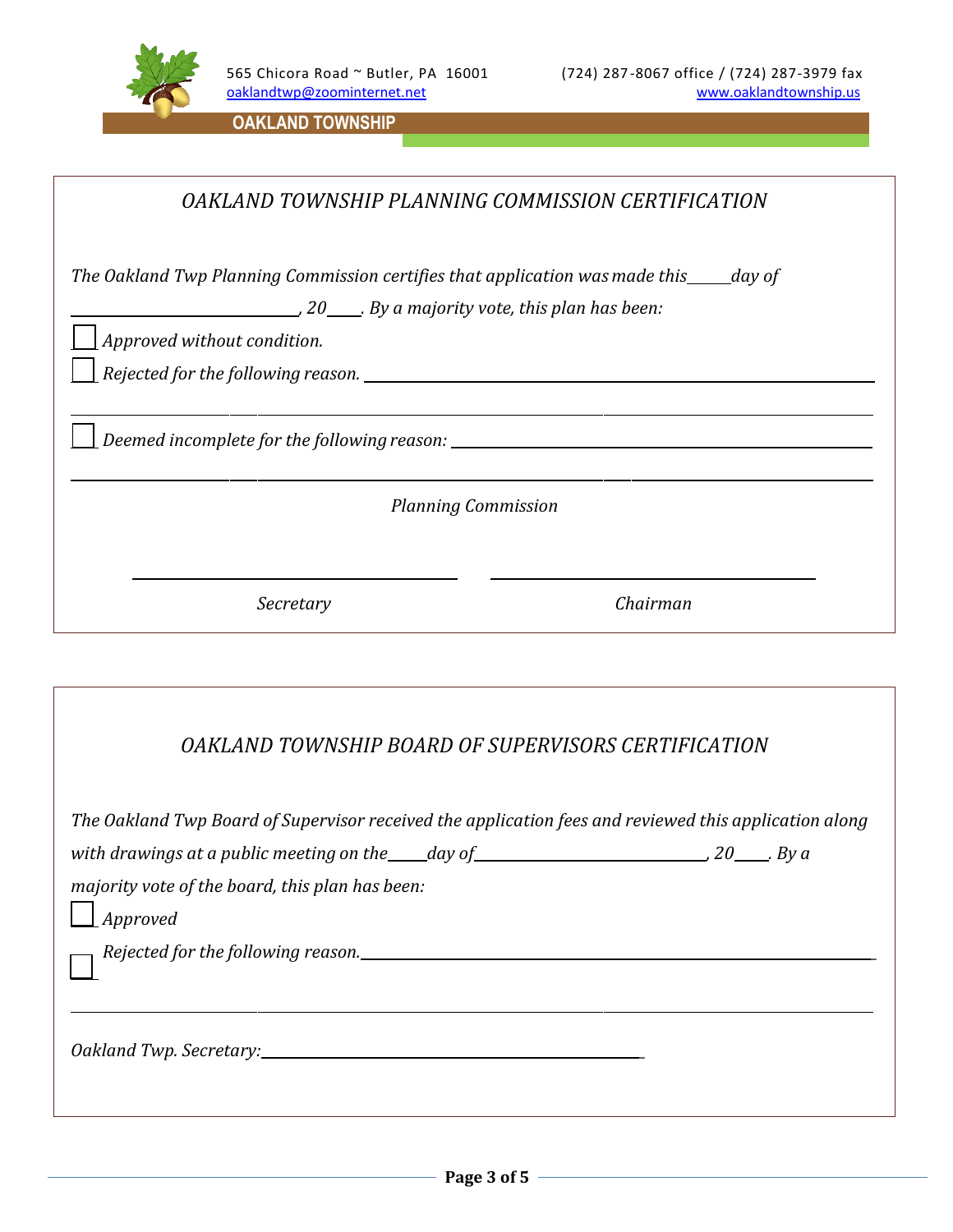

# **Oakland Township, Butler County Subdivision worksheet**

#### *This worksheet will be used to evaluate all applications for subdivision review. Please check box if information is provided with this application.*

- $\circ$  Title block in the lower right hand corner of each sheet containing the name of the subdivision or land development plan; graphic scale; date; name and addresses of the owner of the land and developer, if different; and the name, address, and seal signed by the professional surveyor or engineer who prepared the plan.
- o Certificates and acknowledgments to be on one sheet.
- o North point.
- o Map and parcel numbers (in consecutive order), dimensions by bearing and distances of all property lines, area of each parcel, and total number of lots and acreage of whole development.
- o Accurate boundary lines, with dimensions and bearings which provide a survey of the tract, closing with an error of not more than one foot in ten thousand feet.
- o Location and area of residual tract showing approximate bearings and distances.
- o Street right-of-way lines, street names, and pedestrian ways.
- o Accurate dimensions by bearing and distances of all street right-of-way lines as well as all curve data, deflection angles, lengths of arcs, points of tangent and deflection and angles of all corners.
- $\circ$  Street centerlines with accurate dimensions in feet and hundredths of feet, with bearings of such street centerlines.
- $\circ$  Location of all permanent existing and proposed monuments and lot markers.
- o Accurate dimensions of existing public land, and of any property to be dedicated or reserved for public, semi-public or community use, and all areas to which title is reserved by owner. Rights granted and restrictions (if any) placed upon use of such areas.
- o Easements for utilities and any limitations on such easements.
- o Widths of all rights-of-way, cartways, and easements.
- $\circ$  Building setback lines, not less than the minimum as fixed by the applicable zoning/subdivision ordinance, or by these regulations, or by public authority, or by deed restrictions, whichever isgreater.
- o Names of owners of unplotted adjacent property and names of adjacent lot plans or developmentplans.
- o Drive way permits are required to be indicated for tracts located on Township Roads.